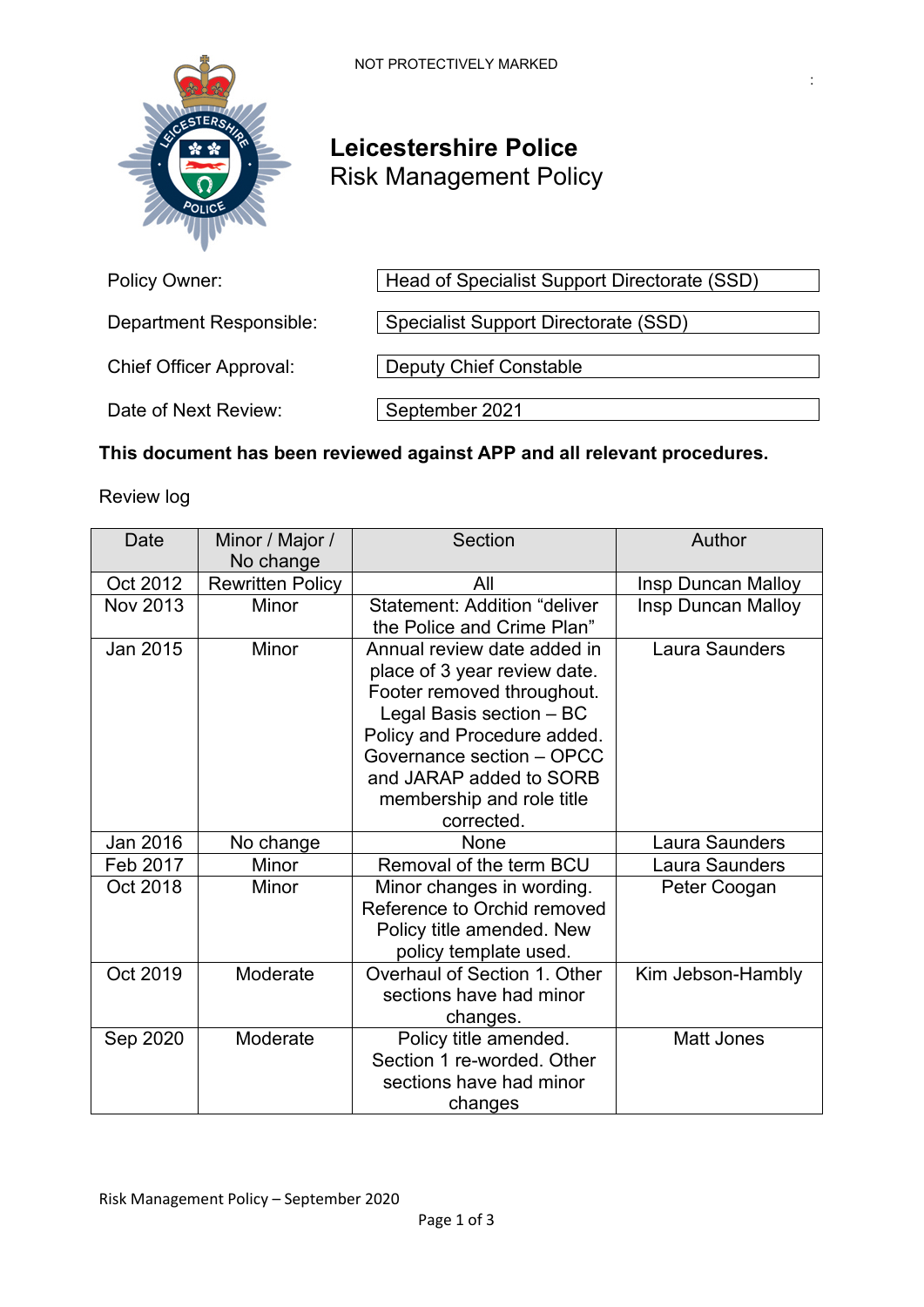:

## **1. Statement**

## **Managing risk**

Leicestershire Police is committed to establishing a sound system of risk management. In Leicestershire we strive to protect ourselves from risks from all spheres, whether they be political, regulatory, environmental, technological, social or economical. By doing this we ensure our internal business continuity and our resilience to deliver excellent service to the communities we serve.

Risk is defined as "the effect of uncertainty on our objectives". Effects can create a positive outcome, a negative outcome or sometimes both (ISO31000). 'Risk Management' therefore refers to a coordinated set of activities used to control risk. It involves a 3-step risk assessment process followed by 'risk treatment' as outlined below:

- 1. Risk identification recognise and describe the risk
- 2. Risk analysis score it by determining the likelihood of the risk happening and the potential impact
- 3. Risk evaluation decide whether it is high, medium or low and what we want to do about it
- 4. Risk treatment look to reduce or eliminate the risk through risk controls

#### **Effective monitoring and progress**

We will actively identify risks and proactively manage them. These risks will be recorded on the appropriate departmental or strategic risk register and reviewed when required. The Strategic Organisational Risk Board (SORB), chaired by the Deputy Chief Constable, will provide corporate oversight of risks with independent oversight from the Joint Audit and Risk Assurance Panel (JARAP) together with external audits. SORB will ensure that risks are effectively managed.

## **2. Aims**

This policy seeks to:

- Ensure that the risk management process supports the force's strategic priorities.
- Provide a consistent means of recording, assessing and managing risks.
- Embed ownership of risks at the appropriate level (strategic or departmental).
- Provide effective management information on the force's risk exposure and resilience.
- Ensure staff members are aware of their responsibilities for risk management.
- Integrate risk management into core business practices and organisational culture.